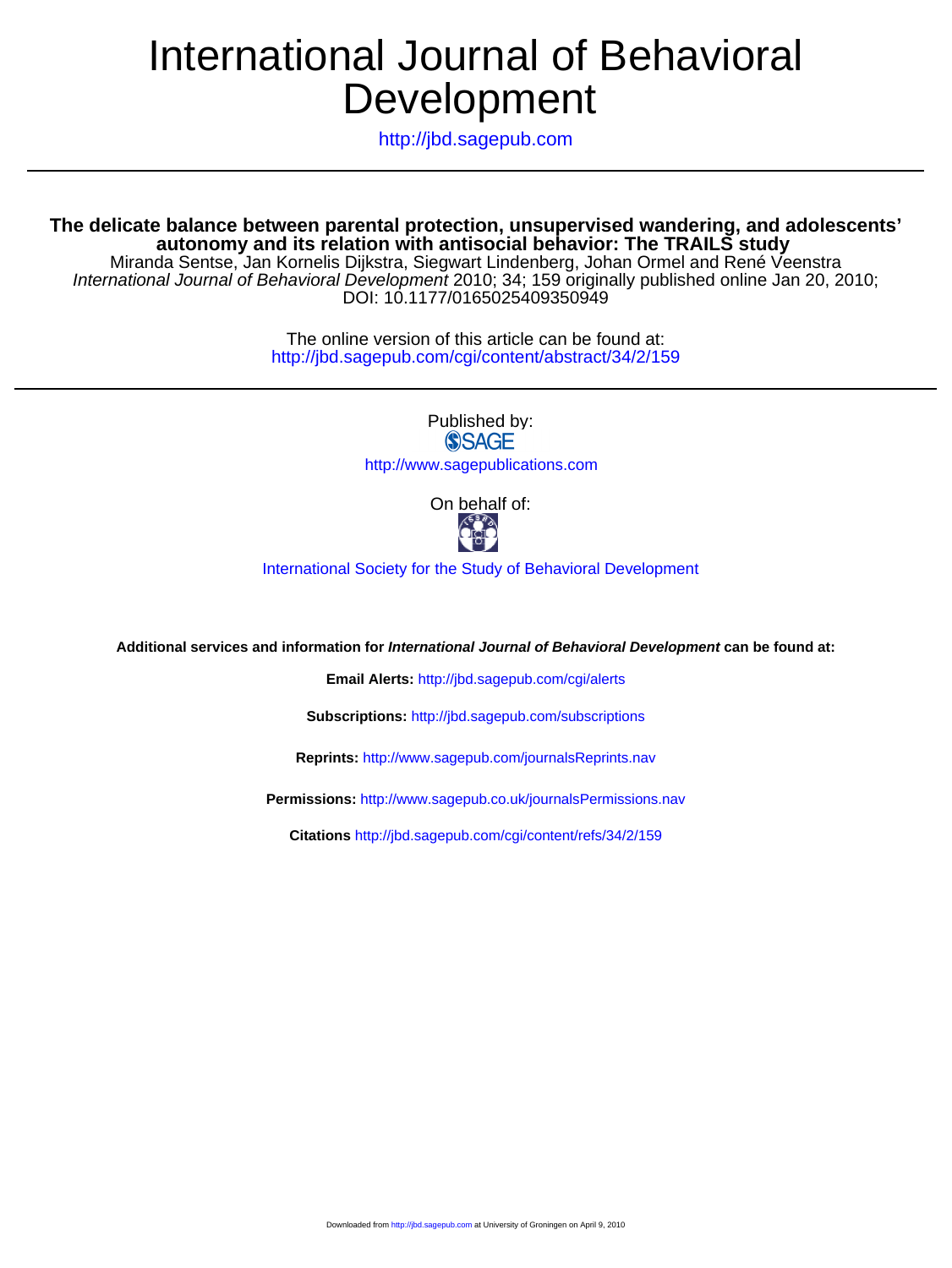

# The delicate balance between parental protection, unsupervised wandering, and adolescents' autonomy and its relation with antisocial behavior: The TRAILS study

International Journal of Behavioral Development 34(2) 159–167 © The Author(s) 2010 Reprints and permissions: sagepub.co.uk/journalsPermissions.nav DOI: 10.1177/0165025409350949 ijbd.sagepub.com



# Miranda Sentse,<sup>1</sup> Jan Kornelis Dijkstra,<sup>2</sup> Siegwart Lindenberg,<sup>2</sup> Johan Ormel, $3$  and Rene<sup> $\text{V}$ </sup> Veenstra<sup>2</sup>

#### Abstract

In a large sample of early adolescents (T2:  $N = 1023$ ; M age = 13.51; 55.5% girls), the impact of parental protection and unsupervised wandering on adolescents' antisocial behavior 2.5 years later was tested in this TRAILS study; gender and parental knowledge were controlled for. In addition, the level of biological maturation and having antisocial friends were included as possible moderators for the associations of parental protection and unsupervised wandering with adolescent antisocial behavior. The negative effect of protection on engagement in antisocial behavior held only for boys and for early-maturing adolescents, whereas the effect of unsupervised wandering was found only for boys and for adolescents who had antisocial friends. The results point to a delicate balance between parental protection and unsupervised wandering with respect to adolescents' autonomy.

#### Keywords

adolescence, antisocial behavior, antisocial friends, biological maturation, parental protection, unsupervised wandering

At the onset of adolescence, youngsters become more vulnerable to engagement in antisocial behavior (Agnew, 2003; Moffitt, 1993; Warr, 1993). Antisocial behavior is considered more normative and is valued less negatively in adolescence than in childhood (Allen, Weissberg, & Hawkins, 1989). An extensive line of research addressed explanations for this susceptibility of adolescents to engage in antisocial behavior. From a developmental perspective, antisocial behavior of adolescents might best be considered in the light of friction between biological maturation and access to adult privileges, such as autonomy, status, and material resources. That is, despite their biological maturation, adolescents are forced to delay attractive adult privileges, because parents, teachers, and other authority figures still set rules and exert control over them (Agnew, 2003). Hence, adolescents who feel that they have no access to adult roles are trapped in a maturity gap (Moffitt, 1993). Behavior that challenges adult rules and parental authority can be considered to be a temporary strategy that provides adolescents with a sense of autonomy. In this way, the maturity gap has been seen as a major cause of adolescents' engagement in antisocial behavior (Agnew, 2003; Moffitt, 1993).

Adolescents' strategy to deal with the maturity gap potentially confronts parents with an important dilemma. On the one hand, parents want to protect their children from engagement in maladaptive behavior such as antisocial behavior, which calls for parental supervision, knowledge, and control. These factors have been identified as important protective factors for involvement in antisocial behavior (Laird, Pettit, Dodge, & Bates, 2003; Loeber & Farrington, 2000). However, there are indications that parents who try to control their children too much (overprotection) actually enhance their children's risk of acting antisocially (Jensen, Arnett, Feldman, & Cauffman, 2004; Sentse, Veenstra, Lindenberg,

Verhulst, & Ormel, 2009; Veenstra, Lindenberg, Oldehinkel, De Winter, & Ormel, 2006). On the other hand, some parents would like to provide their children with opportunities to explore adult privileges by granting them autonomy and independence. However, parents who provide too little supervision and control might also increase engagement in antisocial behavior, because the opportunity for negative peer influences is expanded (Fergusson & Horwood, 1999; Warr, 2005).

This raises the following questions: To what extent should parents set rules, protect, and supervise their children? Is antisocial behavior in adolescence at least in part the result of a misfit between parents who exert control and protection, and adolescents who strive for independence and autonomy? The present study set out to answer these questions by examining the effects of indicators for various parental control strategies (i.e., protection, unsupervised wandering, parental knowledge) on antisocial behavior 2.5 years later. Moreover, we argue that the level of biological maturation relative to gender and age, and antisocial behavior of befriended peers are likely to influence the extent to which parenting strategies affect the antisocial behavior of adolescents (see Figure 1 for an overview).

<sup>1</sup>University of Groningen and University Medical Center Groningen, The **Netherlands** 

<sup>2</sup>University of Groningen, The Netherlands

<sup>3</sup>University Medical Center Groningen, The Netherlands

#### Corresponding author:

Miranda Sentse, University of Groningen, Sociology/ICS, Grote Rozenstraat 31, Groningen, 9712 TG, The Netherlands Email: m.sentse@rug.nl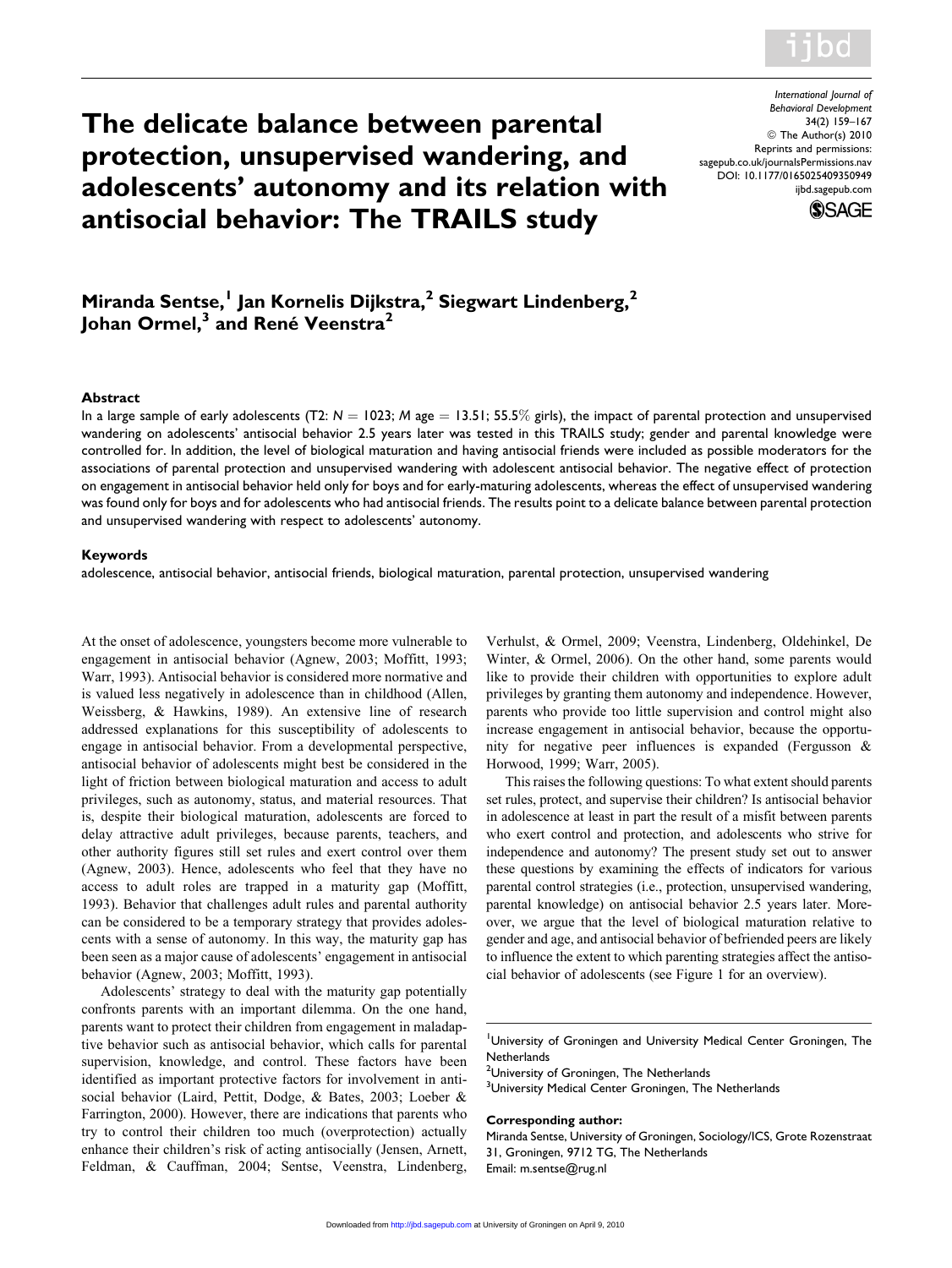

Figure 1. Overview of hypotheses to be tested. Note. The numbers correspond with hypotheses in the introduction.

# Protection

Although Moffitt (1993) explains antisocial behavior in adolescence with a perceived maturity gap, the underlying mechanism is not clearly defined. Recent research findings on goal pursuit and social influence (e.g., Dijkstra, Lindenberg, & Veenstra, 2007; Lindenberg, 2006) suggest that social influences of the achievement of important goals (especiallythe striving for autonomy) also play animportant role for the way the maturity gap causes antisocial behavior. Ryan and Deci's (2000) self-determination theory states that humans have a natural tendency to strive for autonomy. This need is hindered when parents protect their children too much. This might, in turn, lead to antisocial behavior because adolescents then try to establish their autonomy in opposition to parental control. For example, Jensen and colleagues (2004) found that adolescents feel it is justified to lie to their parents in order to assert the right to autonomy. Moreover, with increasing parental control more lying behavior was reported among adolescents (Jensen et al., 2004). This finding is consistent with the stage-environment fit theory of Eccles et al. (1993), which states that if the environment adapts to adolescents' changing needs (here: autonomy), they are more likely to experience positive outcomes than those adolescents whose environment does not respond concordantly. Accordingly, we expect that protection is positively associated with antisocial behavior (Hypothesis 1).

Having an environment that is adaptive to changing needs is important for all people but especially for early-maturing adolescents, as for them autonomy will be an even more focal goal compared to on-time or late maturers. This can be explained by a domain-model for social-cognitive development (Nucci, 2001; Turiel, 1983), in which a distinction is made between moral (pertaining to others' rights or welfare), conventional (contextually relative norms, etiquette), and personal (pertaining to the individual only, privacy) issues. It has been shown that with increasing age the domain which adolescents consider ''personal,'' and thus under their jurisdiction, increases at the expense of issues that parents see as matters of convention, morality, and prudence, and under their jurisdiction (see Smetana & Asquith, 1994). It is likely that early physical maturation widens the scope of what is seen as belonging to the personal domain earlier.

If parents fail to react appropriately to their early maturing children's increasing need for autonomy, the maturity gap will become larger and conflicts about jurisdiction (''who may decide what'') are more likely to be interpreted by those youths as involving personal behavioral autonomy. In addition, such conflicts are more likely to lead to reduced attachment of the youths to their parents, opening the door more widely to peer influence and oppositional behavior in the contested realm of autonomy (Agnew, 2003). In line with this, we expect that early maturation will be positively associated with early adolescents' engagement in antisocial behavior (Hypothesis 2).

In addition, early maturation is likely to increase the effect of parental protection on antisocial behavior. For example, Ge, Brody, Conger, Simons, and Murry (2002) found that among African American children, harsh and inconsistent parenting was related to externalizing problems, especially for those who mature early. Hence, we hypothesize that (2a) the association of parental protection with engagement in antisocial behavior is strengthened by early maturation.

Finally, the reasoning about the personal domain used for early maturers can also help us establish expectations about gender differences. Boys are in many contexts outside the home less vulnerable than girls and thus are granted larger personal domains by their parents than girls at this age. As a consequence, it can be expected that reducing this personal domain by parental protection makes boys more than girls feel easily restricted in their personal autonomy. Therefore, we hypothesize that (2b) the relation between parental protection and antisocial behavior particularly holds for boys.

### Unsupervised wandering

The other horn of the parental dilemma is minimal control and involvement of parents, probably again related to antisocial behavior by the dynamics of realizing an important goal: a sense of belonging (Baumeister & Leary, 1995). Unsupervised time can involve structured activities, such as team sport. However, unsupervised wandering on the streets does not provide structure to the activities and thus makes the absence of supervision particularly conducive to engaging in antisocial behavior (Agnew, 2003; Warr, 2005). Unsupervised wandering has been found to be associated with problem behavior (Galambos & Maggs, 1991; Stoolmiller, 1994). This presumed positive relation between spending time on the street without parental supervision and adolescents' engagement in antisocial behavior is likely to be exacerbated by association with certain peers.

For adolescents, a sense of belonging creates a high priority for spending time and hanging around with peers. According to Giordano (1995), peer relations are attractive to adolescents for realizing a sense of belonging because they are more egalitarian, less controlling, and less judgmental than relations with adults. Reflecting this, peers become increasingly important as ''socializing agents'' (Buehler, 2006; Fuligni & Eccles, 1993). Indeed, adolescents' behavior is highly influenced by their friends' behavior. This influence includes maladaptive outcomes, such as antisocial behavior (Patterson, Forgatch, Yoerger, & Stoolmiller, 1998; Stoolmiller, 1994). It has been consistently shown that the number of delinquent friends is one of the strongest correlates of delinquent behavior in adolescence (Buehler, 2006; Laird, Pettit, Dodge, & Bates, 2005). Yet it has to be acknowledged that these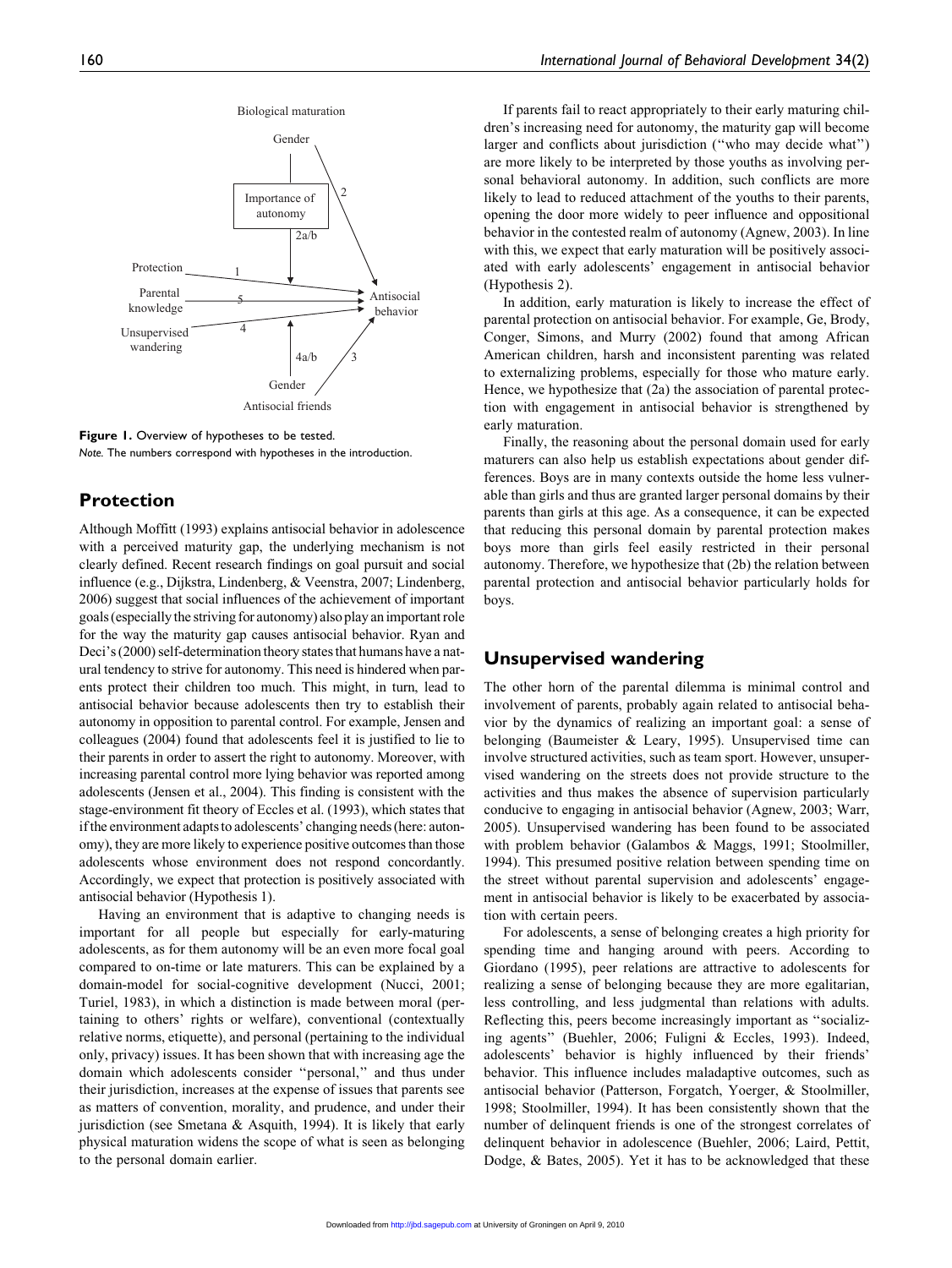correlates can also emerge from reversed causality, pointing to selection rather than influence effects. Most likely, both processes are at work simultaneously. Accordingly, we hypothesize that having antisocial friends will be positively associated with early adolescents' engagement in antisocial behavior (Hypothesis 3).

Adolescents who spend much of their time unsupervised on the street have also more opportunities to associate with antisocial peers (Agnew, 2003; Fergusson & Horwood, 1999; Warr, 2005), which heightens the risk of engagement in antisocial behavior themselves (Kim, Hetherington, & Reiss, 1999). Therefore, a lack of supervision in the sense described has an impact on adolescents' engagement in antisocial behavior, particularly for those who have antisocial friends. Therefore, we hypothesize that (4a) the relation between unsupervised wandering and antisocial behavior is strengthened by having antisocial friends.

Additionally, we hypothesize that (4b) unsupervised wandering is more strongly related to antisocial behavior for boys than girls. As mentioned above, it has been found that boys have lower selfcontrol and they are assumed to be more susceptible to (negative) peer influences than girls (Mason & Windle, 2002), thus benefiting more from supervision to refrain from antisocial behavior. Therefore, in an unsupervised setting on the street with peers, boys will be more likely to act antisocially compared to girls.

# Parental knowledge

Next to the assumed relations between parental protection, unsupervised wandering, and antisocial behavior, we considered parental knowledge about the child as a variable indicative of parental behavior that is neither overly intrusive nor lacking any parental involvement. Parental knowledge is sometimes referred to as parental monitoring, although these concepts are not interchangeable. Monitoring is not the same as, but rather implies parental knowledge of, the child's activities and friends. Parental monitoring is conceptualized as active surveillance or tracking of children's behavior, whereas parental knowledge is the result of activities of both parents and children, referring to monitoring and child disclosure, respectively (Smetana, Crean, & Daddis, 2002; Stattin & Kerr, 2000).

Though earlier research has treated parental knowledge or monitoring mostly as a parental characteristic, more recent research findings show that its protective effect on maladaptive behavior comes mainly from child disclosure (Stattin & Kerr, 2000). That is, the knowledge parents have about their children's whereabouts and their friends is likely to come from the children themselves. Nevertheless, child disclosure is higher when parents actively ask for information and show an interest in the lives of their children (Soenens, Vansteenkiste, Luyckx, & Goossens, 2006). Moreover, parents can act upon that knowledge about their children by revising rules or their own parenting behavior (e.g., increase or decrease control and supervision).

Because parental knowledge about the child is the result of activities by both parents and children, it might best be seen as a proxy for the quality of the parent–child relationship. In high quality parent–child relations, the children are supposedly able to talk with their parents on numerous topics, as the parents are likely to be able to respond in a sensitive way. In low quality parent–child relations, in contrast, one might expect that children are less willing to disclose information to their parents, presumably because parents are not able to respond concordantly. This also suggests that

children who hang around with antisocial peers and who act antisocially themselves might share less information with their parents than children who have ''nothing to hide'' (cf. Ryan & Deci, 2000; Laird et al., 2003), though this might be dependent on parental behavior and the relationship with parents. Our final hypothesis is therefore that (5) parental knowledge is negatively associated with antisocial behavior of early adolescents.

# Method

#### Sample

This study was part of the TRacking Adolescents' Individual Lives Survey (TRAILS), a prospective cohort study of Dutch preadolescents who will be measured biennially until they are at least 25 years old. The present study involved the first (T1) and the second (T2) assessment waves of TRAILS, which ran from March 2001 to July 2002, and September 2003 to December 2004, respectively (De Winter et al., 2005). The TRAILS target sample consisted of preadolescents living in five municipalities in the northern part of the Netherlands, including both urban and rural areas. Of the children approached for enrolment in the study (selected by the municipalities and attending a school that was willing to participate;  $N = 3,145$  children from 122 schools, response of schools 90.4%), 6.7% were excluded because of incapability or language problems (mental retardation, a serious physical illness or handicap, no Dutch-speaking parent or parent surrogate available). Of the remaining children, 76% were enrolled in the study, resulting in a maximum sample size of 2,230 (the actual sample was smaller, see below). Both the child and the parent agreed to participate. The mean age of the children at T1 was 11.09 years ( $SD = 0.55$ ); 50.8% were girls; 10.3% were children who had at least one parent born in a non-Western country; and 32.6% had parents with a low educational level. Of the 2,230 T1 participants,  $96.4\%$  ( $n = 2149$ ) participated in T2. A detailed description of the study design, sampling procedures, data collection, and measures of the TRAILS study can be found in De Winter et al. (2005) and Huisman et al. (2008).

A peer nominations subsample was used in the present study. The subsample consisted of 1,065 of the 2,230 T1 TRAILS respondents (see also Dijkstra et al., 2007). Peer nominations, which were essential for the present study, were only assessed in classrooms with at least 10 TRAILS respondents. For this reason, children in school classes with fewer than 10 TRAILS respondents were omitted. These children had few TRAILS classmates because our sample is a birth cohort, which made the subsample more selective. Children in special education (5.6% of the sample), children in small schools (6.4%), and children who repeated a grade (16.9%) or skipped a grade (2.2%), were not included in the subsample. The subsample consisted of 1,065 children (T1: mean age: 11.06,  $SD = .51$ ; 55.2% girls; 8.7% had at least one parent born in a non-western country; 32% of children had a father and 33.8% a mother with a low educational level, at maximum a certificate from a lower track of secondary education). Of the 1,065 first wave (T1) peer nomination participants, 96.2% ( $n = 1023$ ) participated in the second wave (T2) of TRAILS. At T2, the mean age of the children in this subsample was 13.51 years ( $SD = 0.53$ ), and 55.5% were girls.

The assessment of the peer nominations lasted about 15 minutes, and took place during regular lessons. After brief instructions in which a TRAILS staff member emphasized that information would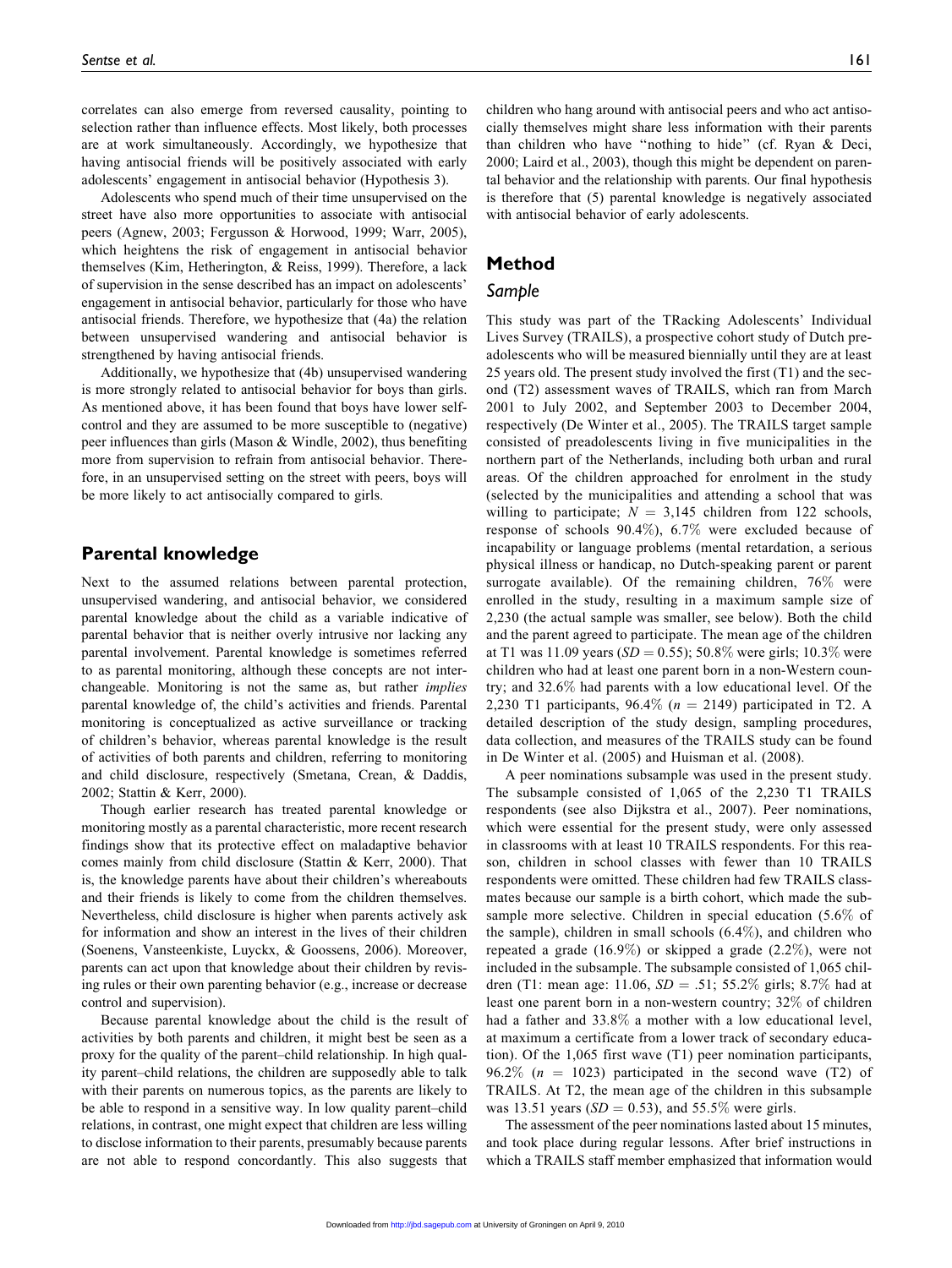be kept confidential and that children were not allowed to talk to each other during the assessment, the children received the questionnaire, with the names of all classmates listed. The teacher and the TRAILS staff member remained in the classroom during the administration of the peer nominations.

# **Measures**

Antisocial behavior. Antisocial behavior pertains to behavior that results in physical or mental harm, property loss, or damage to others and it is behavior that decreases the well-being of other persons to a large degree (Loeber & Schmaling, 1985). To measure antisocial behavior, we used T2 scores on the Anti-Social Behavior Questionnaire (ASBQ), which contains a large number of items on severe antisocial behaviors. The ASBQ is comparable to the Self-Report Delinquency Scale (Moffitt & Silva, 1988), and consists of 26 behaviors (e.g., ''How often have you destroyed something on purpose?,'' ''How often have you used a weapon?''). Questions were rated as  $(0)$  no, never,  $(1)$  once,  $(2)$  two or three times,  $(3)$  four to six times, (4) seven times or more. To measure antisocial behavior, the mean of these 26 items was taken. Whereas the theoretically possible range of the scores was from 0–4, the observed range in our sample was from 0–2.62. The internal consistency of the ASBQ scale was .88.

Antisocial friends. At T1, during the peer-nomination procedure, adolescents answered the question, ''Which classmates are your friends?'' Respondents could nominate an unlimited number of same-gender and cross-gender classmates. Antisocial characteristics of these friends were based on the number of nominations respondents received from all classmates on the following questions: Substance Use (''Who drinks alcohol and/or takes (soft) drugs on a regular basis?''), Rule Breaking (''Who breaks the rules often (e.g., steals something, demolishes a bus shelter)?''), and Physical Aggression (''Who quarrels and/or initiates a fight often?''). Nominations received per item were divided by the maximum number of possible nominations (i.e., the number of classmates). This way, the scores were transformed into proportions, yielding scores from minimum 0 to maximum 1. We then summed these scores up over the three questions indicating antisocial behavior, creating a variable ranging from 0 (not antisocial) to 3 (very antisocial). Per respondent, the mean score on friends' antisocial behavior was calculated over all nominated friends, as respondents could nominate more than one friend.

Parental protection. To assess pre-adolescents' perceptions of current parental rearing at T1, we used the EMBU-C, My Memories of Upbringing for Children (Markus, Lindhout, Boer, Hoogendijk, & Arrindell, 2003). The original EMBU-C contained 81 items. Markus et al. (2003) developed a shorter version, which we used. The test–retest stability of a shortened version of the EMBU-C over a two-month period has been found to be satisfactory ( $r = .78$  or higher; Muris, Meesters, & Van Brakel, 2003). Arrindell, Gerlsma, Vandereycken, Hageman, and Daeseleire (1998) have reported on the validity of the EMBU-C, showing that the Protection scale correlated significantly with the PBI (Parental Bonding Instrument) protection scale, and factor analyses on both instruments showed that the Protection items loaded positively and significantly on a 'protection/control' dimension.

For the current study we only used the subscale Protection (labeled as Overprotection in the EMBU-C), which is characterized by fearfulness and anxiety for the child's safety, and intrusiveness. Children could rate the EMBU-C as (1) ''no, never'', (2) ''yes, sometimes," (3) "yes, often," and (4) "yes, almost always." Each item was asked for both the father and the mother. The scale for Protection contained 12 items, with an internal consistency of .70 for fathers and .71 for mothers. An example of an item is, ''Does your mother/father forbid you to do things that your classmates are allowed to do because she/he is afraid of something happening to you?" The answers for both parents were highly correlated  $(r =$ .81), so we combined them into one score.

Unsupervised wandering. Lack of supervision was measured by the amount of time adolescents spend unsupervised on the street, implying an absence of control and rules set by adults. At T1 children were asked how they spend their free time. Children rated the amount of time they spend per item, and these answers were transformed into relative time-spending scores (proportions), ranging from 0 (never) to 1 (always). We used the scores on the item ''on the street with friends.''

Parental knowledge. We measured parental knowledge by asking the adolescents at T2 what their parents knew about them on several domains. The questions involved knowledge about friends, spending money, time-spending, and substance use (cf. Patterson & Stouthamer-Loeber, 1984). A sample item is, ''How much does your mother/ father know about who your friends are?'' For both the mother and father, eight items were rated as knowing (1) nothing, (2) little, and (3) much. Internal consistency was .72 for mothers and .78 for fathers. The scores for mothers and fathers were highly correlated ( $r = .80$ ), so we combined them into one score.

**Biological maturation.** Stage of pubertal development was assessed in the parent interviews at T1 and T2 using schematic drawings of secondary gender characteristics associated with the five standard Tanner stages of pubertal development (Marshall & Tanner, 1969, 1970). Tanner stages are a widely accepted standard for assessment of physical development, and have demonstrated good reliability, validity, and parent–child agreement (Dorn, Susman, Nottelmann, Inoff-Germain, & Chrousos, 1990). The parent was provided with the (gender-appropriate) drawings, and asked to select which of them ''looked most like the child.'' Based on the parent ratings, children were classified into five stages of puberty, in which stage 1 corresponds to infantile and stage 5 to complete puberty (Tanner & Whitehouse, 1982).

High Tanner stages partly reflected early maturation, and, to a lesser extent, low Tanner stages late maturation (regarding the age group of our sample, low Tanner stages do not necessarily imply late but rather on-time maturation). Using information from both waves (see Table 1 for descriptive statistics), adolescents were labeled as early-maturing if they had a Tanner stage with a prevalence of less than 10% in their gender (girls tend to mature early) and age group (cf. Oldehinkel, Verhulst, & Ormel, 2008). This implied that early-maturing boys ( $n = 27$ ; 6%) had Tanner stage 3 or higher at age 10 or 11, stage 4 or higher at age 12, or stage 5 at age 13 or 14. Early-maturing girls ( $n = 31$ ; 6%) were defined as those with Tanner stage 4 or higher at age 10 or 11, or stage 5 at age 12. This way, we constructed a dummy with  $0 =$  on-time/late maturation and  $1 =$  early maturation.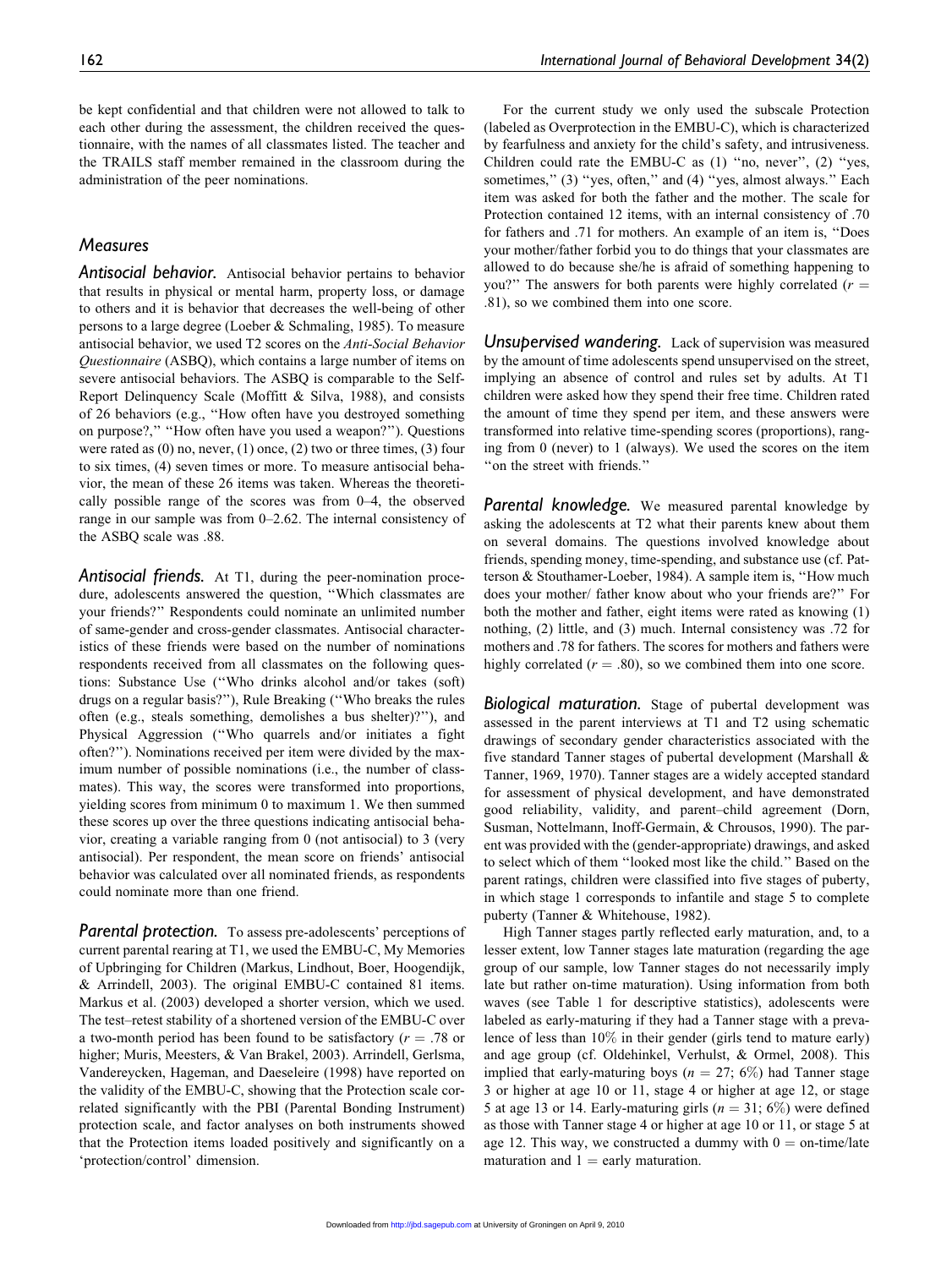| Variables                          | Girls |      |              | <b>Boys</b> |      |     | <b>Difference</b> |     |          |
|------------------------------------|-------|------|--------------|-------------|------|-----|-------------------|-----|----------|
|                                    | Mean  | SD   | $\mathsf{n}$ | Mean        | SD   | n   |                   | df  | Ð        |
| T1 Protection                      | .82   | .35  | 511          | .86         | .37  | 460 | $-1.88$           | 969 | .06      |
| TI Unsupervised wandering          | .10   | .09  | 504          | .10         | .07  | 456 | $-1.13$           | 958 | .26      |
| TI Antisocial friends              | 15.   | .32  | 512          | .27         | .48  | 464 | $-4.72$           | 974 | $5 - 01$ |
| T1 Tanner stage                    | 2.02  | 0.87 | 512          | l.73        | 0.56 | 464 | 6.11              | 883 | 5.01     |
| T2 Tanner stage                    | 3.54  | 0.86 | 506          | 2.84        | 0.90 | 452 | 12.34             | 956 | 5.01     |
| T2 Parental knowledge              | 2.13  | .44  | 490          | 2.08        | .46  | 439 | ا 1.5             | 927 | . 13     |
| T <sub>2</sub> Antisocial behavior | 18.   | 19.  | 501          | .33         | .35  | 445 | $-8.37$           | 944 | 5.01     |

Table 1. Means and standard deviations of parental protection, unsupervised wandering, antisocial friends, Tanner stages, and antisocial behavior, for girls and boys

Table 2. Correlations between parental protection, unsupervised wandering, antisocial friends, Tanner stages, and antisocial behavior, for girls and boys

| Variable                     |      |         |         |        |         |                          |         |
|------------------------------|------|---------|---------|--------|---------|--------------------------|---------|
| I. TI Protection             |      | $-.04$  | .04     | .01    | $-.11*$ | 0١.                      | .06     |
| 2. T1 Unsupervised wandering | .00  | $-$     | .00     | .03    | $-.08$  | .13*                     | .09     |
| 3. T1 Antisocial friends     | .05  | $ 1 ^*$ |         | .06    | $.10*$  | $-.19*$                  | $.23*$  |
| 4. TI Tanner stage           | .05  | .05     | .06     |        | $.57*$  | $-.09$                   | $.14*$  |
| 5. T2 Tanner stage           | 0١.  | $-.01$  | .02     | $.27*$ |         | $-.08$                   | $.10*$  |
| 6. T2 Parental knowledge     | .00  | $-.05$  | $-.23*$ | $-.08$ | $-.18*$ | $\overline{\phantom{0}}$ | $-.45*$ |
| 7. T2 Antisocial behavior    | .10* | $.14*$  | $.12*$  | $.14*$ | $-.42*$ | $.23*$                   |         |

Note. Girls' correlations are printed above the diagonal and boys' correlations below the diagonal.  $*_{p}$  < .05.

Although measures of psychological or subjective maturation have been used before (see, for example, Galambos, Barker, & Tilton-Weaver, 2003), few researchers included a measure of biological maturation in interaction with parenting behaviors to test for the maturity gap (a notable exception is Ge et al., 2002).

#### Analyses

Gender differences in the variables were examined using *t*-tests. Bivariate associations between all variables involved in the present study were tested using Pearson correlations, for boys and girls separately. Multiple linear regression analyses were used to test the associations between protection, unsupervised wandering, parental knowledge, biological maturation, antisocial friends, and antisocial behavior at T2. To ease interpretation of the coefficients, all continuous variables were standardized to  $M = 0$  and  $SD = 1$ , and biological maturation and gender were dummy coded.

To provide an impression of the effects and to facilitate interpretation of the interaction effects, we wrote out multiple equations using simple slope analysis (cf. Aiken & West, 1991), with low and high levels of the predictors indicating one standard deviation below and above the mean, respectively, while holding all other variables to their sample means.

# **Results**

#### Descriptive statistics

Means and standard deviations of predictors and outcome variable are reported in Table 1, for girls and boys separately. Variables included in the present study showed significant gender differences for Tanner stages, antisocial friends and antisocial behavior, and a marginally significant gender difference for protection. Compared to girls, boys engaged more in antisocial behavior, had friends who scored higher in antisocial behavior, and tended to perceive more parental protection.

Table 2 contains the correlations between the variables, above the diagonal for girls and below the diagonal for boys. For both boys and girls, all variables related significantly to antisocial behavior in adolescence in the expected directions, except for two. Protection and unsupervised wandering were not significantly correlated to antisocial behavior for girls. In the regression analyses these possible gender differences will be statistically tested.

#### Regression analyses

To test our hypotheses, we were interested in main effects as well as interaction effects. We report on our multiple linear regression analyses in Table 3: the first column shows the main effects regression model; the second column shows the second step in which the moderator variables were entered into the regression; and the third column shows the final regression model, including the gender interactions.

In Table 3, all variables had effects in the expected direction. For example, we see that boys were more likely than girls to engage in antisocial behavior in early adolescence ( $b = .40, p < .01$ ). In addition, regression coefficients show that protection and unsupervised wandering were associated with more antisocial behavior in early adolescence ( $bs = .06$ ,  $p < .01$  and  $.08$ ,  $p < .01$ , respectively). Parental knowledge was associated negatively with engagement in antisocial behavior ( $b = -.37, p < .01$ ).

The second column in Table 3 shows the regression coefficients for all predictors, including the moderators and their hypothesized interaction effects. This model was significantly better than the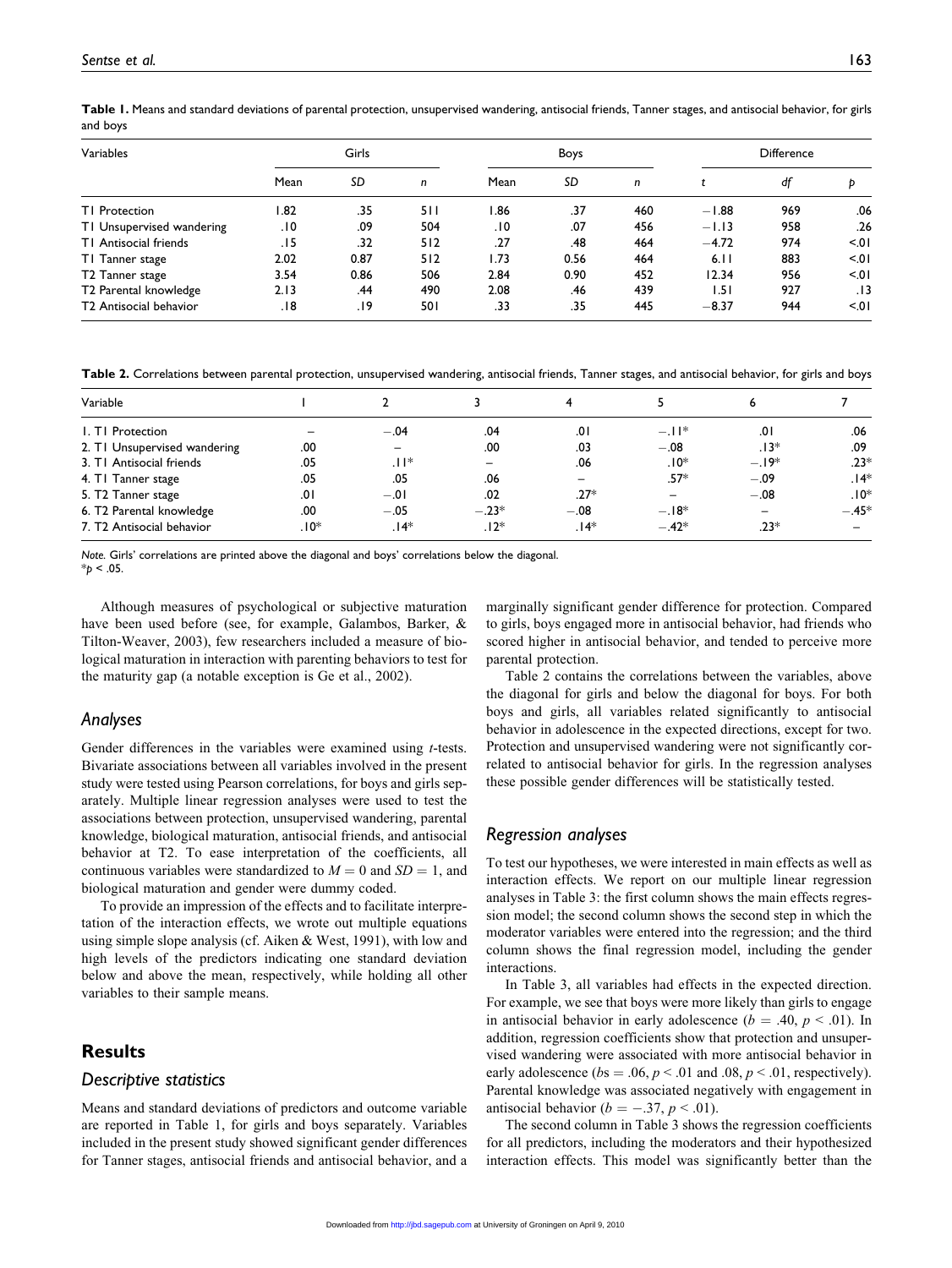| Predictor                                         | Antisocial behavior T2 |      |             |      |             |      |  |  |
|---------------------------------------------------|------------------------|------|-------------|------|-------------|------|--|--|
|                                                   | $R^2 = .25$            |      | $R^2 = .28$ |      | $R^2 = .29$ |      |  |  |
|                                                   | b                      | S.E. | b           | S.E. | b           | S.E. |  |  |
| Gender $(I = boys)$                               | .40 <sup>**</sup>      | .05  | $.37**$     | .05  | .38**       | .05  |  |  |
| T1 Protection                                     | $.06**$                | .03  | .04         | .03  | $-.02$      | .04  |  |  |
| TI Unsupervised wandering                         | $.08**$                | .03  | $.07**$     | .03  | .02         | .03  |  |  |
| T2 Parental knowledge                             | $-.37**$               | .03  | $-.34**$    | .03  | $-.34**$    | .03  |  |  |
| T1/2 Biological maturation ( $I = \text{early}$ ) |                        |      | $.23**$     | .10  | $.23**$     | .10  |  |  |
| TI Antisocial friends                             |                        |      | $.13**$     | .03  | $.12**$     | .03  |  |  |
| Protection * biological maturation                |                        |      | $.24**$     | .10  | $.24**$     | .10  |  |  |
| Unsupervised wandering * antisocial friends       |                        |      | .05*        | .03  | $.05*$      | .03  |  |  |
| Protection * gender                               |                        |      |             |      | $.11*$      | .05  |  |  |
| Unsupervised wandering * gender                   |                        |      |             |      | $.12*$      | .05  |  |  |

Table 3. Regression analyses of antisocial behavior in adolescence on parental protection, unsupervised wandering, biological maturation, and antisocial friends

Note. Regression analyses were based on z-standardized variables and, in the case of gender and biological maturation, dummy coded variables.  $*_{p}$  < .05;  $*_{p}$  < .01 (one-tailed).



Figure 2. Interaction between protection and biological maturation in the prediction of early adolescents' antisocial behavior.



Figure 3. Interaction between unsupervised wandering and antisocial friends in the prediction of early adolescents' antisocial behavior.

previous model without the moderating effects,  $F(4, 904) = 10.88$ ,  $p < 0.01$ . Adolescents who matured early were more likely to engage in antisocial behavior, as were adolescents who had antisocial friends ( $b = .23$ ,  $p < .01$  and  $b = .13$ ,  $p < .01$ , respectively).

As expected, the effect of protection was dependent on the level of biological maturation. This interaction is plotted in Figure 2. Using simple slope analyses (Aiken & West, 1991), we wrote out the simple slopes of protection for on-time/late and early maturers separately. We found that for on-time and late maturers, protection was not significantly related to antisocial behavior  $(b = .03, t(912) = 0.91, p = .18)$ . For early maturers, however, protection was significantly related to more antisocial behavior  $(b = .26, t(912) = 2.83, p < .01).$ 

In addition, there was an interaction between unsupervised wandering and antisocial friends. As hypothesized, having antisocial friends strengthened the relation between unsupervised wandering and engagement in antisocial behavior (see Figure 3). Simple slope analyses revealed that unsupervised wandering was not significantly related to antisocial behavior for adolescents with friends low in antisocial behavior ( $b = .03$ ,  $t(912) = 0.75$ ,  $p = .23$ ). For adolescents with friends high in antisocial behavior, however, unsupervised wandering was significantly related to more antisocial behavior ( $b = .13$ ,  $t(912) = 3.33$ ,  $p < .01$ ).

In the final model, which was significantly better than the previous model,  $F(2, 902) = 4.81$ ,  $p < .01$ , there were two gender interactions. It appeared that both protection and unsupervised wandering were significantly related to antisocial behavior in early adolescence for boys, but not for girls. For boys, the simple slope for protection was  $b = .09$ , and for unsupervised wandering  $b = .14$  ( $p < .05$ ).

### **Discussion**

In the current study we examined antisocial behavior in adolescence; the findings point to a potential misfit between protective parents and adolescents striving for autonomy, in two ways. First, parents who protect their children too much, especially if these are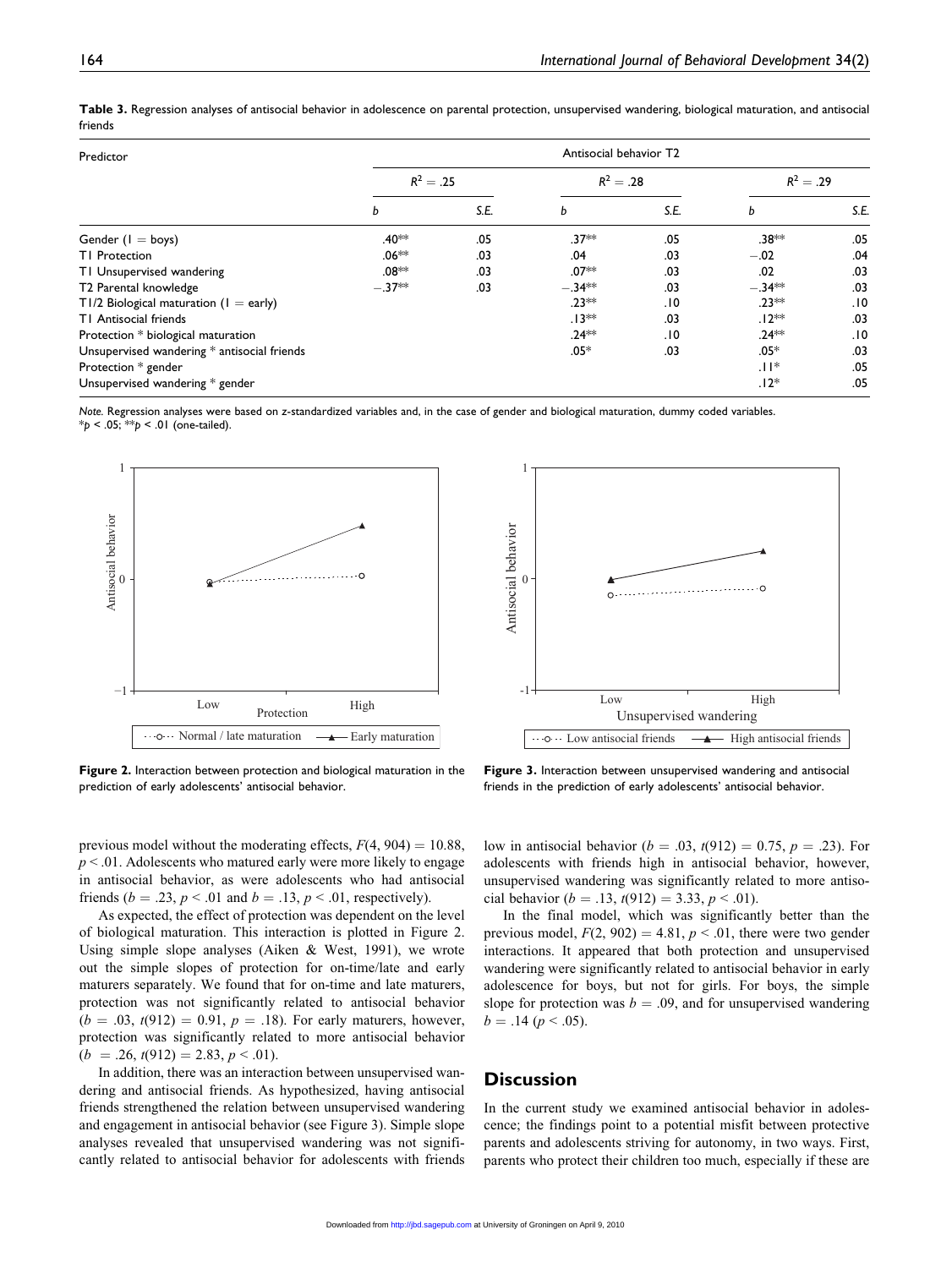adolescents who are early maturers, have children who are more likely to engage in antisocial behavior in early adolescence. This finding is in accordance with theory on the maturity gap (Moffitt, 1993) and autonomy as a universal goal (Ryan & Deci, 2000). The results suggest that engagement in antisocial behavior is at least in part an answer of adolescents to blocked access to adult privileges such as autonomy and independence (Agnew, 2003). The goal of autonomy should be especially salient for early-maturing adolescents, because the experienced maturity gap (i.e., physically mature but no access to adult privileges) is largest for those who do not feel they have access to roles respected by adults. In line with this, parental protection was positively related to antisocial behavior in early adolescence only for early maturers.

Second, children who experience a lack of parental supervision by spending a lot of their time unsupervised on the street are also more likely to engage in antisocial behavior in early adolescence. The goal to realize a sense of belonging is likely to create a high priority in adolescents for spending time and hanging around with their peers. When this happens without supervision, it may lead to antisocial behavior, particularly when they associate with antisocial friends (Agnew, 2003; Fergusson & Horwood, 1999; Warr, 2005). We thus hypothesized having antisocial friends to moderate the relation between unsupervised wandering and antisocial behavior. Consistent with previous findings (Laird et al., 2003; Loeber & Farrington, 2000), we found that adolescents who have antisocial friends and spend much of their time on the street without parental supervision were more likely to engage in antisocial behavior. Thus, having antisocial friends strengthened the relation between unsupervised wandering and engagement in antisocial behavior, though the size of this moderating effect was small.

A reason for this weak interaction might be found in our measures. Due to the peer nominations, information on antisocial behaviors of friends concerned only the in-school friends (classmates), while unsupervised wandering (hanging around on street with friends) is likely to occur with both in-school and out-school friends. In other words, we might have missed out on a substantial part of the friend network by which adolescents are (negatively) influenced. Future research might do well to look into this interaction with other indicators of lack of supervision and antisocial friends than those that were used in the current study.

In contrast to the effects of protection and unsupervised wandering, parental knowledge about the child (reflecting both parental monitoring and child disclosure) was related to lower levels of antisocial behavior in early adolescence. Adolescents still need some guidance from their parents (Agnew, 2003), but the effects of parental protection may depend on how legitimate or justified this protection is perceived to be or how unobtrusive it is, which is in accordance with the stage-environment fit theory (Eccles et al., 1993). For reasons given above (concerning the expanded personal domain), blatant parental control is not a legitimate form of control, especially not for early maturers and for boys. Parents whose children are willing to disclose information have the opportunity to monitor their children without being blatantly controlling because they have knowledge about their children's whereabouts and friends.

Moreover, a context that stimulates child disclosure can be shaped by parental behavior (i.e., level of responsiveness). As such, parental knowledge is a proxy for the quality of parent–child relationship, resulting from activities by both parents and children. When parents ask for information about their whereabouts and friends in an atmosphere of interest and caring rather than controlling, children may not feel jeopardized in their autonomy and their control over their personal domain. We indeed found that these parents were more likely to have children low on antisocial behavior.

These results can be taken as a detailed account of the role of parental behaviors that constitute protection, rule-setting, and supervision. So far, the literature has provided inconsistent findings on these relationships. Researchers have reported protective effects of parental supervision and monitoring for involvement in antisocial behavior (Laird et al., 2003; Loeber & Farrington, 2000). However, others have reported negative consequences of parental control or protection (Jensen et al., 2004; Sentse et al., 2009; Veenstra et al., 2006). We found that parental protection and unsupervised wandering are not always, or not always in the same way, related to antisocial behavior in early adolescence. The level of biological maturation and having antisocial friends specify conditions under which these parenting behaviors are related to antisocial behavior of adolescents. Although the moderating effect of antisocial friends was only just significant, the simple slope of unsupervised wandering for adolescents with antisocial friends was highly significant. In addition, the effects of both protection and unsupervised wandering were applicable only to boys. These findings are in accordance with the notion that boys are more likely to use antisocial behavior to achieve the goal of autonomy (Moffitt & Caspi, 2001). In sum, our results show that under certain conditions, the effect of absence of supervision is as negative as that of being overly protected.

# Strengths and limitations

Some limitations of our study should be mentioned. First, as a result of our research design, we cannot make hard statements about causality. That is, though our outcome measure (antisocial behavior) was measured two and a half years later than parental protection and unsupervised wandering, it is possible that children's behavior influences the way parents treat them. Perhaps the aggressive behavior of children triggers protective behavior in parents, for example.

Similarly, parental knowledge was based on the extent to which adolescents provided information to their parents, whether spontaneously or not. It is possible that the negative relation between parental knowledge and antisocial behavior mainly resulted from non-antisocial children being open to their parents, and antisocial children being closed toward their parents, which implies reversed causality. Unfortunately, we were unable to test this alternative explanation owing to the timing of our measures. Moreover, we were not able to test directions of causality regarding our moderation models. For example, having antisocial peers moderates the association between unsupervised wandering and antisocial behavior, but it is equally plausible that unsupervised wandering moderates the association between having antisocial peers and antisocial behavior.

Second, unsupervised wandering was based on only one item: the amount of time adolescents hung around on the street with friends. In addition, our measure of antisocial friends was based on friendship relations within the classroom. Consequently, friendship networks outside the school, which have been found to be important as well (Kiesner, Poulin, & Nicotra, 2003), were not taken into account. Future researchers should include the influence of out-of-school friends on antisocial behavior of adolescents.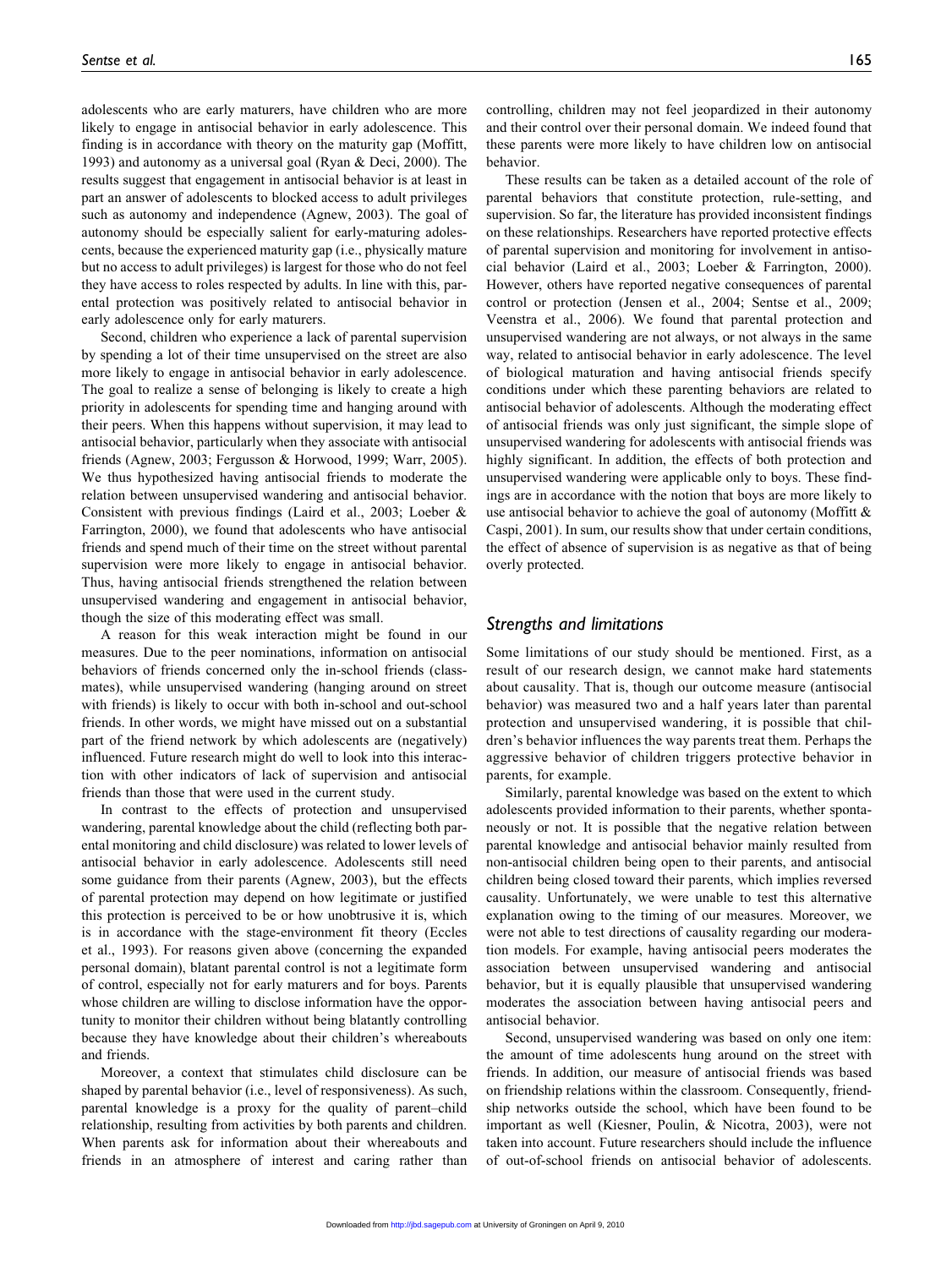These friends are more likely to be risk factors for adolescents' adjustment, because out-of-school friends are more heterogeneous in age, gender, and behavior.

Third, we did not directly measure the importance of achieving a sense of behavioral autonomy. Instead, we used being a boy and biological maturation as proxies for a heightened importance compared to girls and to on-time or late maturers. This step, however, is consistent with the theoretical framework we used (cf. Agnew, 2003; Moffit, 1993; Ryan & Deci, 2000). Still, our results should be taken with some caution, and more research with direct measures is needed.

Finally, we relied on adolescents' reports for the parenting characteristics (predictors) and antisocial behavior (outcome). This might have led to shared method variance.

Despite these limitations, the present findings make a potentially important contribution to the extant literature; the impact of relevant parenting characteristics on adolescents' antisocial behavior was examined in a large sample of early adolescents. The results of our study suggest that, at the onset of adolescence, parents are confronted with the potential dilemma of supervising their children and granting them autonomy. Parental protection and unsupervised wandering were associated with the engagement of adolescents in antisocial behavior. This was not true for all adolescents; early maturation exacerbated the negative effect of protection, and having antisocial friends made unsupervised wandering conducive to antisocial behavior. All in all, this study revealed the importance of establishing a delicate balance between parental protection and absence of supervision with respect to adolescents' autonomy.

#### Acknowledgments

This research is part of the TRacking Adolescents' Individual Lives Survey (TRAILS). Participating centers of TRAILS include various departments of the University Medical Center and University of Groningen, the Erasmus University Medical Center Rotterdam, the University of Utrecht, the Radboud Medical Center Nijmegen, and the Trimbos Institute, all in the Netherlands. Principal investigators are Prof. Dr. J. Ormel (University Medical Center Groningen) and Prof. Dr. F.C. Verhulst (Erasmus University Medical Center). We are grateful to all adolescents, their parents and teachers who participated in this research, and to everyone who worked on this project and made it possible.

#### Funding

TRAILS has been financially supported by various grants from the Netherlands Organization for Scientific Research NWO (Medical Research Council program grant GB-MW 940-38-011; ZonMW Brainpower grant 100-001-004; ZonMw Risk Behavior and Dependence grant 60-60600-97-118; ZonMw Culture and Health grant 261-98- 710; Social Sciences Council medium-sized investment grant GB-MaGW 480-01-006 and project grants GB-MaGW 457-03-018 and GB-MaGW 452-04-314; NWO large-sized investment grant 175.010.2003.005); the Sophia Foundation for Medical Research (projects 301 and 393); the Dutch Ministry of Justice (WODC); and the participating universities.

#### References

Agnew, R. (2003). An integrated theory of the adolescent peak in offending. Youth & Society, 34, 263–299.

- Aiken, L.S., & West, S.G. (1991). Multiple regression: Testing and interpreting interactions. Newbury Park, CA: Sage.
- Allen, J.P., Weissberg, R.P., & Hawkins, J.A. (1989). The relation between values and social competence in early adolescence. Developmental Psychology, 25, 458–464.
- Arrindell, W.A., Gerlsma, C., Vandereycken, W., Hageman, W.J.J.M., & Daeseleire, T. (1998). Convergent validity of the dimensions underlying the parental bonding instrument (PBI) and the EMBU. Personality and Individual Differences, 24, 341–350.
- Baumeister, R.F., & Leary, M.R. (1995). The need to belong: Desire for interpersonal attachments as a fundamental human motivation. Psychological Bulletin, 117, 497–529.
- Buehler, C. (2006). Parents and peers in relation to early adolescent problem behavior. Journal of Marriage and the Family, 68, 109–124.
- De Winter, A.F., Oldehinkel, A.J., Veenstra, R., Brunnekreef, J.A., Verhulst, F.C., & Ormel, J. (2005). Evaluation of non-response bias in mental health determinants and outcomes in a large sample of pre-adolescents. European Journal of Epidemiology, 20, 173–181.
- Dijkstra, J.K., Lindenberg, S., & Veenstra, R. (2007). Same-gender and cross-gender peer acceptance and peer rejection and their relation to bullying and helping among preadolescents. Developmental Psychology, 43, 1377–1389.
- Dorn, L.D., Susman, E.J., Nottelmann, E.D., Inoff-Germain, G., & Chrousos, G.P. (1990). Perceptions of puberty: Adolescent, parent, and health-care personnel. Developmental Psychology, 26, 322–329.
- Eccles, J.S., Midgley, C., Wigfield, A., Buchanan, C.M., Reuman, D., Flanagan, C. et al. (1993). Development during adolescence: The impact of stage-environment fit on young adolescents' experiences in schools and in families. American Psychologist, 48, 90–101.
- Fergusson, D.M., & Horwood, L.J. (1999). Prospective childhood predictors of deviant peer affiliations in adolescence. Journal of Child Psychology and Psychiatry, 40, 581–592.
- Fuligni, A.J., & Eccles, J.S. (1993). Perceived parent–child relationships and early adolescents' orientation toward peers. Developmental Psychology, 29, 622–632.
- Galambos, N.L., Barker, E.T., & Tilton-Weaver, L.C. (2003). Who gets caught at maturity gap? A study of pseudomature, immature, and mature adolescents. International Journal of Behavioral Development, 27, 253–263.
- Galambos, N.L., & Maggs, J.L. (1991). Out-of-school care of young adolescents and self-reported behavior. Developmental Psychology, 27, 644–655.
- Ge, X.J., Brody, G.H., Conger, R.D., Simons, R.L., & Murry, V.M. (2002). Contextual amplification of pubertal transition effects on deviant peer affiliation and externalizing behavior among African American children. Developmental Psychology, 38, 42–54.
- Giordano, P.C. (1995). The wider circle of friends in adolescence. American Journal of Sociology, 101, 661–697.
- Huisman, M., Oldehinkel, A.J., De Winter, A., Minderaa, R.B., De Bildt, A., Huizink, A.C., Verhulst, F., & Ormel, J. (2008). Cohort profile: The Dutch 'TRacking Adolescents' Individual Lives' Survey'; TRAILS. International Journal of Epidemiology, 37, 1227–1235.
- Jensen, L.A., Arnett, J., Feldman, S.S., & Cauffman, E. (2004). The right to do wrong: Lying to parents among adolescents and emerging adults. Journal of Youth and Adolescence, 33, 101–112.
- Kiesner, J., Poulin, F., & Nicotra, E. (2003). Peer relations across contexts: Individual-network homophily and network inclusion in and after school. Child Development, 74, 1328–1343.